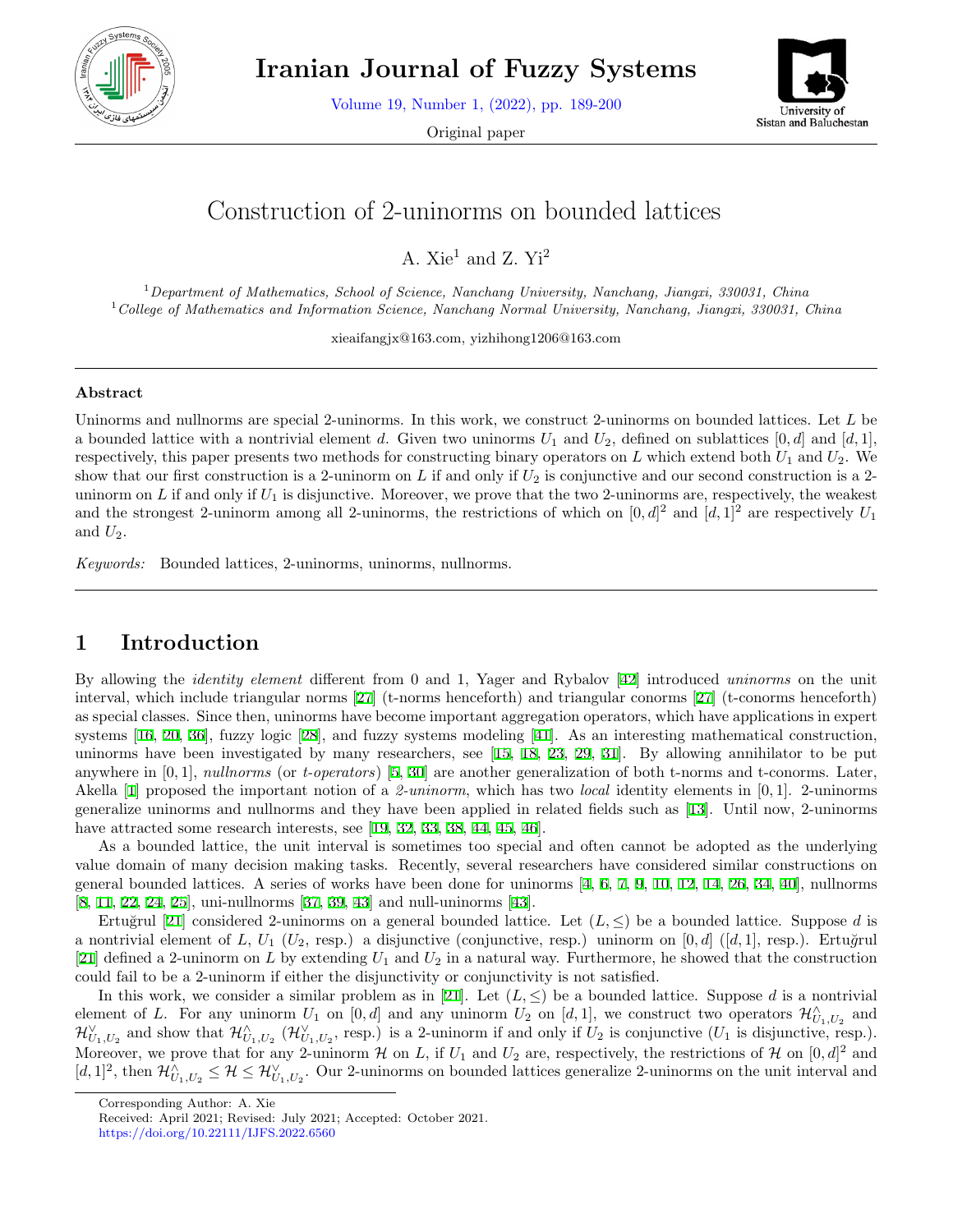also can be used to obtain uni-nullnorms, null-uninorms and nullnorms on bounded lattices. Moreover, using  $\mathcal{H}_{U_1,U_2}^{\vee}$ , we can obtain fuzzy implications on bounded lattices, which can be applied in lattice-valued fuzzy set theory.

In the remainder of this work, we first recall some preliminaries in Section 2, then present our constructions and main results in Section 3. A short conclusion as well as an outlook for future research is presented in Section 4.

### **2 Preliminaries**

Our reference to basic notions and terminologies of lattice theory is [[3\]](#page-10-18). Suppose (*L, ≤*) is a lattice. The binary minimum (meet) and maximum (join) operations on *L* are denoted by  $\land$  and  $\lor$ , respectively. A lattice  $(L, \leq)$  is called a *bounded lattice* if there exist two elements 0 and 1 in *L* such that  $0 \leq x \leq 1$  for any  $x \in L$ . We call 0 and 1, respectively, the bottom and the top of L. For  $a_1, a_2 \in L$  with  $a_1 < a_2$ , we define  $[a_1, a_2] \equiv \{x \mid a_1 \leq x \leq a_2\}$ . Similarly, we can define  $(a_1, a_2), (a_1, a_2]$  and  $[a_1, a_2)$ . In addition, we define  $I_d \equiv \{x \in L | x \text{ is *incomparable* with  $d\}$ .$ 

Let  $(L, \leq)$  be a lattice. Suppose  $F: L^2 \to L$  is a binary operator on *L*. Assume  $L_1$  is a sublattice of *L*, i.e., both  $a \vee b$  and  $a \wedge b$  are in  $L_1$  for any  $a, b \in L_1$ . The restriction of F to  $L_1^2$  is denoted as  $F|_{L_1^2}$ . In general,  $F(a, b)$  is not necessarily an element in  $L_1$  despite that  $a, b$  are both in  $L_1$ . In case that  $L_1$  is closed under  $F$ , i.e.,  $F(a, b) \in L_1$  for any  $a, b \in L_1$ , we write  $F|_{L_1}$  to denote the restriction of  $F$  to  $L_1^2$ , which is a binary operator on  $L_1$ . Suppose there is another binary operation F' on  $L_1$  such that  $F'(a, b) = F(a, b)$  for all  $a, b \in L_1$ . Then F is called an *extension* of F' on  $L$ , or  $F$  extends  $F'$  on  $L$ .

In the remainder of this paper, we always denote a bounded lattice  $(L, \leq, 0, 1)$  simply as L.

All operators considered in this paper are AMC operators in the following sense.

**Definition 2.1.** [[1\]](#page-10-5) Assume L is a bounded lattice. An operator  $F: L^2 \to L$  is an AMC operator if F is associative, *commutative, and non-decreasing in both variables.*

**Definition 2.2.** [[17,](#page-10-19) [27](#page-11-1)] *Assume L is a bounded lattice. An AMC operator F on L is called a triangular norm (tnorm)* if 1 is the identity element of F, i.e.,  $F(1,a) = a$  *for any*  $a \in L$ *. Analogously, we say* F *is a triangular conorm (t-conorm)* if 0 is the identity element of F, i.e.,  $F(0, a) = a$  *for any*  $a \in L$ .

The following example gives two special t-norms (t-conorms).

**Example 2.3.** [\[26](#page-11-15), [27](#page-11-1)] *Assume L is a bounded lattice. Define*

$$
T_M(a, b) = a \wedge b,
$$
  
\n
$$
T_D(a, b) = \begin{cases} a, & \text{if } b = 1 \\ b, & \text{if } a = 1 \\ 0, & \text{otherwise,} \end{cases}
$$
  
\n
$$
S_D(a, b) = \begin{cases} a, & \text{if } b = 0 \\ b, & \text{if } a = 0 \\ 1, & \text{otherwise,} \end{cases}
$$
  
\n
$$
S_M(a, b) = a \vee b.
$$

 $T_M$  *(T<sub>D</sub>*, resp.) is the strongest (weakest, resp.) t-norm on *L* and  $S_D$  *(S<sub>M</sub>*, resp.) is the strongest (weakest, resp.) *t-conorm on L.*

Both t-norms and t-conorms are special nullnorm and uninorm operators.

**Definition 2.4.** [\[25](#page-11-20), [27,](#page-11-1) [30\]](#page-11-8) *A* binary operator  $F: L^2 \to L$  on a bounded lattice *L* is a nullnorm on *L* if it is an *AMC* operator and has an annihilator  $b \in L$  such that  $F(0, x) = x$  for any  $x \leq b$  and  $F(1, y) = y$  for any  $y \geq b$ .

Every t-conorm *S* is a nullnorm with annihilator 1 and every t-norm *T* is a nullnorm with annihilator 0.

**Definition 2.5.** [\[26](#page-11-15), [27](#page-11-1)] *A binary operator*  $U: L^2 \to L$  *on a bounded lattice L is called a uninorm on L if U is an AMC* operator and has an identity element e in L, i.e.,  $U(e, x) = x$  for all  $x \in L$ . If  $U(0, 1) = 0$ , we say U is conjunctive; if  $U(0,1) = 1$ *, we say U is disjunctive.* 

Every t-conorm *S* (t-norm *T*, resp.) on *L* is a uninorm with identity element 0 (1, resp.).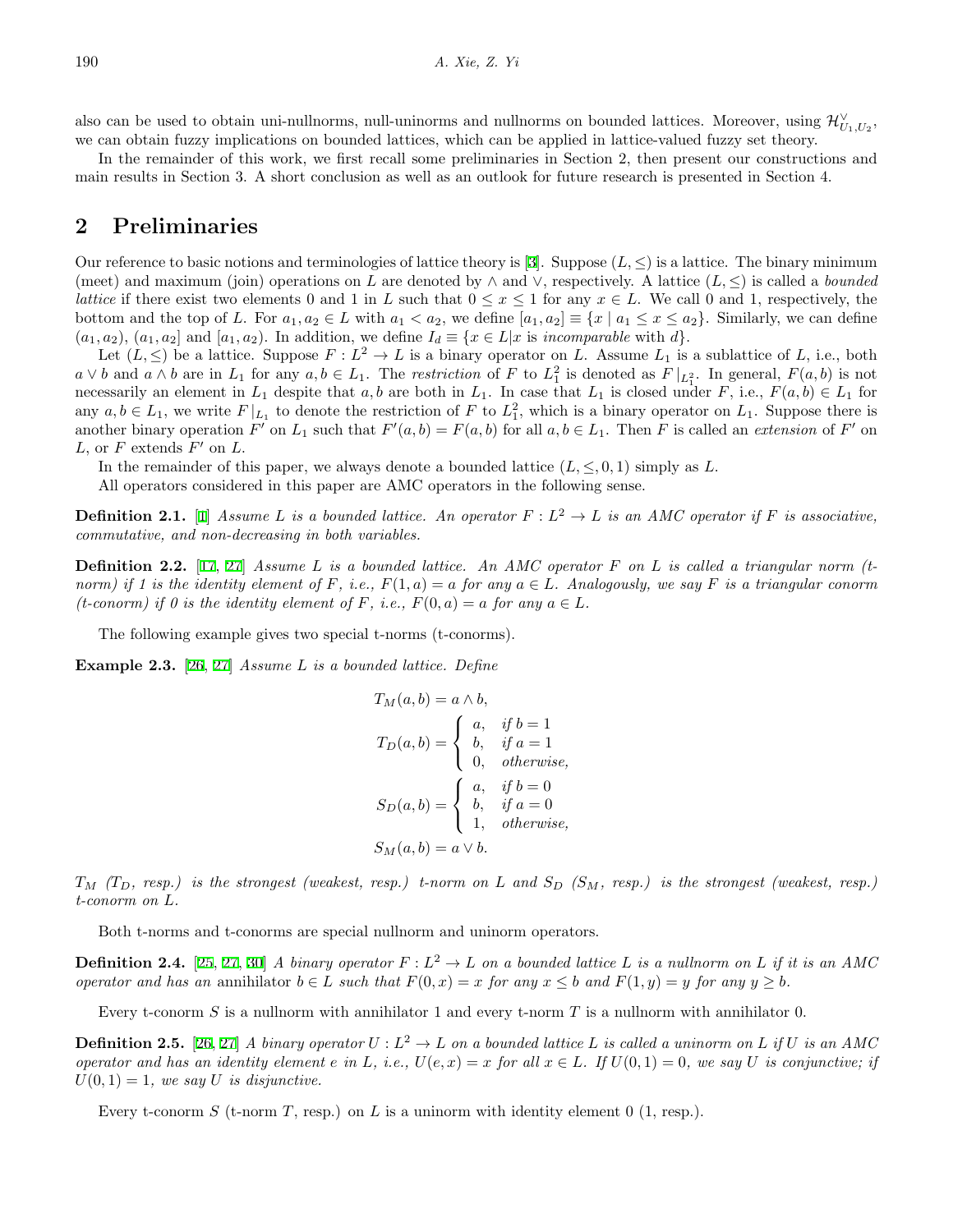Let L be a bounded lattice and  $e \in L \setminus \{0,1\}$ . Then  $U_{sc}: L^2 \to L$  and  $U_{sc}: L^2 \to L$ , respectively, are the weakest and strongest uninorms on *L* withe neutral element *e* [\[26](#page-11-15)], where

$$
U_{sc}(x,y) = \begin{cases} x \lor y, & \text{if } (x,y) \in [e,1]^2 \\ x \land y, & \text{if } (x,y) \in [0,e) \times [e,1] \cup [e,1] \times [0,e) \\ y, & \text{if } (x,y) \in [e,1] \times I_e \\ x, & \text{if } (x,y) \in I_e \times [e,1] \\ 0, & \text{otherwise,} \end{cases}
$$
(1)  

$$
U_{ld}(x,y) = \begin{cases} x \land y, & \text{if } (x,y) \in [0,e]^2 \\ x \lor y, & \text{if } (x,y) \in [0,e) \times [e,1] \cup [e,1] \times [0,e) \\ y, & \text{if } (x,y) \in [0,e] \times I_e \\ x, & \text{if } (x,y) \in I_e \times [0,e] \\ 1, & \text{otherwise.} \end{cases}
$$
(2)

Obviously,  $U_{sc}$  is conjunctive and  $U_{ld}$  is disjunctive.

**Proposition 2.6.** [[26\]](#page-11-15) *Suppose U is a uninorm on a bounded lattice L* with identity element  $e \neq 0,1$ . Then the *restriction of U* on  $[0, e]^2$   $([e, 1]^2, resp.)$  is a *t*-norm (*t*-conorm, resp.) on  $[0, e]$   $([e, 1], resp.)$ .

**Definition 2.7.** [[1,](#page-10-5) [46\]](#page-11-14) *A binary operator*  $H: L^2 \to L$  *on a bounded lattice L is a 2-uninorm if*  $H$  *is an AMC operator* and there exist  $e_1, e_2$  and  $d \in (0,1)$  in L such that  $0 \le e_1 \le d \le e_2 \le 1$  and  $\mathcal{H}(x,e_1) = x$  for any  $x \le d$  and  $\mathcal{H}(y,e_2) = y$ *for any*  $y \geq d$ *. We call d the cutpoint and call*  $e_1, e_2$  *the first and, respectively, the second local identity elements of*  $H$ *.* 

**Definition 2.8.** [\[35](#page-11-24)] *A 2-uninorm with*  $e_2 = 1$  *is called a uni-nullnorm, and a 2-uninorm with*  $e_1 = 0$  *is called a null-uninorm.*

Assume  $H$  is a 2-uninorm on *L* with local identity elements  $e_1 \leq e_2$  and cutpoint *d*. Let  $U_1$  and  $U_2$  be the restrictions of *H* to  $[0, d]^2$  and  $[d, 1]^2$ , respectively. Clearly,  $U_1$  ( $U_2$ , resp.) is a uninorm on  $[0, d]$  ( $[d, 1]$ , resp.) and  $e_1$  ( $e_2$ , resp.) is its identity element.

Obviously, uninorms, nullnorms, uni-nullnorms and null-uninorms are all special 2-uninorms.

**Theorem 2.9.** [\[21](#page-10-17)] Let L be a bounded lattice,  $U_1 : [0, d]^2 \to [0, d]$  be a disjunctive uninorm with neutral element  $e_1$  $\mathbb{Z}^2$   $\colon [d,1]^2 \to [d,1]$  *be a conjunctive uninorm with neutral element*  $e_2$ . Then the function  $U^2: L^2 \to L$  given by

$$
U^{2}(x,y) = \begin{cases} U_{1}(x,y), & (x,y) \in [0,d]^{2} \\ U_{2}(x,y), & (x,y) \in [d,1]^{2} \\ d, & otherwise \end{cases}
$$

*is a 2-uninorm.*

### **3 2-uninorms on bounded lattices**

Let *L* be a bounded lattice. Suppose  $e_1, e_2, d \in L$  with  $0 \le e_1 \le d \le e_2 \le 1$  and  $0 < d < 1$ . Assume further that  $U_1$  is a uninorm on  $[0, d]$  with identity element  $e_1$  and  $U_2$  is a uninorm on  $[d, 1]$  with identity element  $e_2$ . We give two methods for constructing 2-uninorms by extending  $U_1$  and  $U_2$ . The first extension, denoted  $\mathcal{H}_{U_1,U_2}^{\wedge}$ , is a 2-uninorm if and only if  $U_2$  is a conjunctive uninorm; the second extension, denoted  $\mathcal{H}_{U_1,U_2}^{\vee}$ , is a 2-uninorm if and only if  $U_1$  is a disjunctive uninorm.

# $\textbf{3.1} \quad \textbf{The weakest 2-uninorm } \; \mathcal{H}^{\wedge}_{U_1,U_2}$

The construction of the first extension is illustrated in Fig. [1.](#page-3-0)

<span id="page-2-0"></span>**Theorem 3.1.** Let L be a bounded lattice. Suppose  $e_1, e_2, d \in L$  with  $0 < d < 1$  and  $0 \le e_1 \le d < e_2 \le 1$ . Assume *further that*  $U_1$  *is a uninorm on*  $[0,d]$  *with identity element*  $e_1$  *and*  $U_2$  *is a uninorm on*  $[d,1]$  *with identity element*  $e_2$ *. Then the operator*  $\mathcal{H}_{U_1,U_2}^{\wedge}$  *given by* 

$$
\mathcal{H}^{\wedge}_{U_1,U_2}(x,y) = \begin{cases} U_2(x,y), & \text{if } (x,y) \in [d,1]^2 \\ U_1(x \wedge d, y \wedge d), & \text{otherwise} \end{cases}
$$
\n(3)

*is a 2-uninorm on L if and only if U*<sup>2</sup> *is a conjunctive uninorm.*

*Proof.* To simplify the presentation, we use, in (and only in) this proof,  $x \diamond y$  to denote the binary operation  $\mathcal{H}_{U_1,U_2}^{\wedge}$  of any two elements  $x, y \in L$ , i.e.,  $x \diamond y \equiv \mathcal{H}_{U_1, U_2}^{\wedge}(x, y)$ .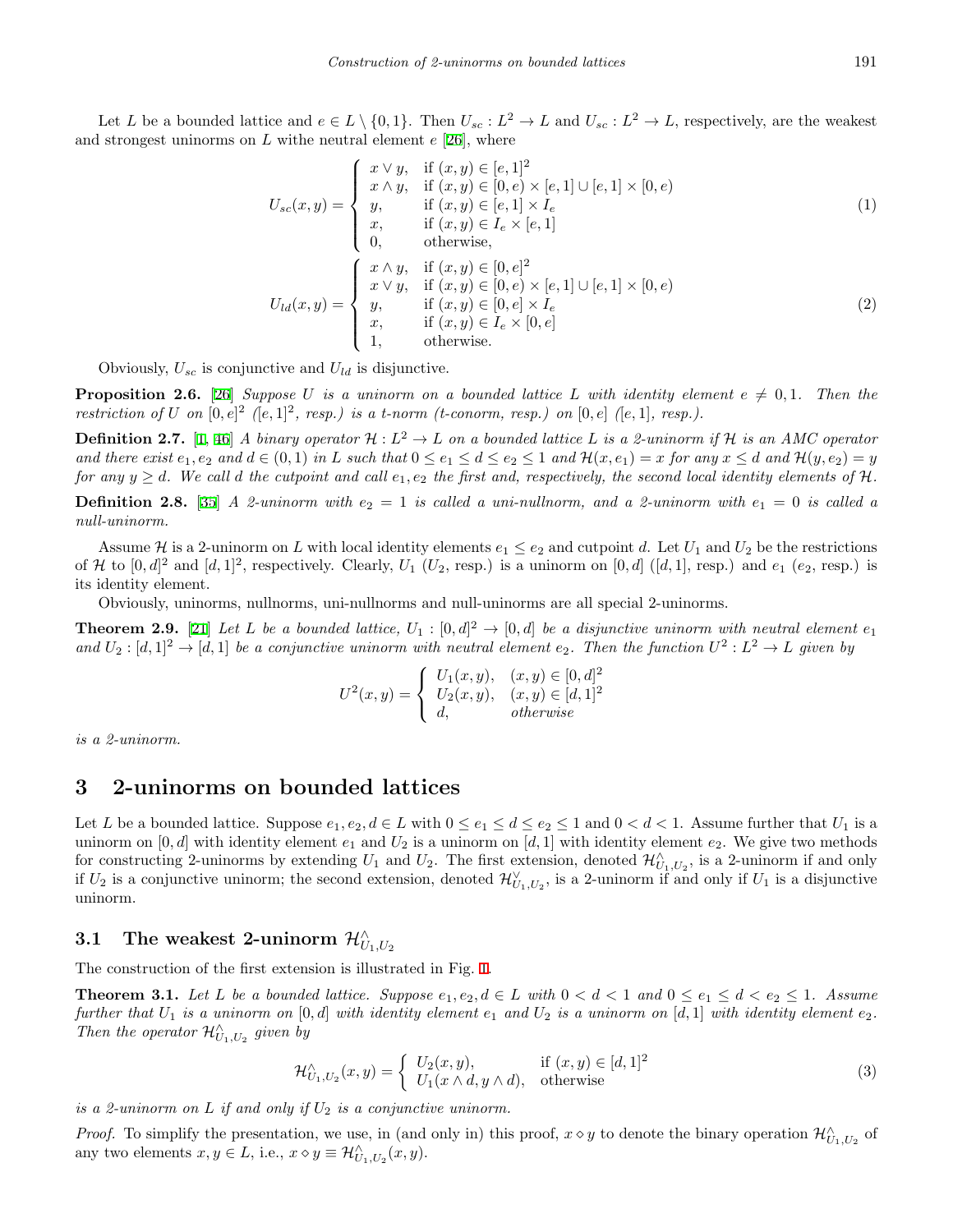| $I_d$<br>$\mathbf 1$                | $U_1(x, y \wedge d)$ | $U_1(d, y \wedge d)$ | $U_1(x \wedge d, y \wedge d)$ |
|-------------------------------------|----------------------|----------------------|-------------------------------|
| $\mathbf{e}_{\scriptscriptstyle 2}$ | $U_1(x,d)$           | $U_{2}$              | $U_1(x \wedge d, d)$          |
| d<br>e <sub>1</sub>                 | U,                   | $U_1(d, y)$          | $U_1(x \wedge d, y)$          |
| 0                                   | e,<br>d              | e,                   | $I_d$<br>1                    |

<span id="page-3-0"></span>Figure 1: The structure of the 2-uninorm  $\mathcal{H}_{U_1,U_2}^{\wedge}$  in Eq. (3)

**Necessity** Suppose  $\mathcal{H}^{\wedge}_{U_1,U_2}$  is a 2-uninorm. We show  $U_2$  is conjunctive, i.e.,  $U_2(d,1) = d$ . From the definition of  $\diamond$ , we have  $1 \diamond 1 = U_2(1, 1) = 1$  and  $e_1 \diamond 1 = U_1(e_1 \wedge d, d \wedge 1) = d$ . By the associativity of  $\diamond$ , we have

$$
U_2(d, 1) = d \diamond 1 = (e_1 \diamond 1) \diamond 1 = e_1 \diamond (1 \diamond 1) = e_1 \diamond 1 = d.
$$

**Sufficiency** Suppose  $U_2$  is conjunctive. Then  $d \circ 1 = U_2(d, 1) = d$ . By  $U_1(e_1, d) = d = U_2(e_2, d)$ , we have  $U_1(d, d) = d$  $d = U_2(d, d)$  and  $U_2(x, d) = d$  for any  $x \geq d$ .

We prove that  $\mathcal{H}^{\wedge}_{U_1,U_2}$  is a 2-uninorm with cutpoint *d* and local identity elements  $e_1, e_2$ .

Note that we can rewrite  $\mathcal{H}_{U_1,U_2}^{\wedge}$  as

$$
x \diamond y = \begin{cases} U_1(x, y), & \text{if } (x, y) \in [0, d]^2 \\ U_2(x, y), & \text{if } (x, y) \in [d, 1]^2 \\ U_1(d, y \land d), & \text{if } (x, y) \in [d, 1] \times I_d \\ U_1(x \land d, d), & \text{if } (x, y) \in I_d \times [d, 1] \\ U_1(x, d), & \text{if } (x, y) \in [0, d] \times [d, 1] \\ U_1(d, y), & \text{if } (x, y) \in [d, 1] \times [0, d] \\ U_1(x, y \land d), & \text{if } (x, y) \in [0, d] \times I_d \\ U_1(x \land d, y), & \text{if } (x, y) \in I_d \times [0, d] \\ U_1(x \land d, y \land d), & \text{if } (x, y) \in I_d \times [0, d] \\ U_1(x \land d, y \land d), & \text{if } (x, y) \in I_d^2. \end{cases}
$$
\n
$$
(4)
$$

Clearly,  $\circ$  is commutative and satisfies  $x \circ e_1 = U_1(x, e_1) = x$  for any  $x \in [0, d]$  and  $x \circ e_2 = U_2(x, e_2) = x$  for any  $x \in [d, 1]$ . It remains to prove its monotonicity and associativity. Let us first consider the monotonicity. For any  $x, y, z \in L$ , suppose  $x \leq y$ . We show  $x \diamond z \leq y \diamond z$ . The monotonicity clearly holds if  $x, y, z \in [d, 1]$ . Since  $x \leq y$  we see that if  $y \notin [d, 1]$ , then also  $x \notin [d, 1]$  and  $x \diamond z = U_1(x \wedge d, z \wedge d) \leq U_1(y \wedge d, z \wedge d) = y \diamond z$ . The same holds if  $z \notin [d, 1]$ . Finally, if  $x \notin [d, 1]$  and  $y, z \in [d, 1]$ , then  $x \diamond z = U_1(x \wedge d, y \wedge d) \leq d \leq U_2(y, z) = y \diamond z$ .

To show the associativity, we only need to prove

$$
x \diamond (y \diamond z) = (x \diamond y) \diamond z,
$$

for any  $x, y, z \in L$ .

If  $x, y, z \in [d, 1]$ , the associativity is clear. Otherwise, it is enough to show that in all remaining cases

$$
x \diamond (y \diamond z) = U_1(x \wedge d, U_1(y \wedge d, z \wedge d)),
$$

and

$$
(x \diamond y) \diamond z = U_1(U_1(x \wedge d, y \wedge d), z \wedge d).
$$

If fact, if  $y, z \in [d, 1]$ , then  $x \notin [d, 1]$  and  $x \diamond (y \diamond z) = U_1(x \wedge d, U_2(y, z) \wedge d) = U_1(x \wedge d, d) = U_1(x \wedge d, U_1(y \wedge d, z \wedge d))$ . If  $y \notin [d,1]$  or  $z \notin [d,1]$ , then  $y \diamond z = U_1(y \wedge d, z \wedge d) \le d$ . Especially, when  $y \diamond z < d$ , we obtain  $x \diamond (y \diamond z) =$  $U_1(x\wedge d, U_1(y\wedge d, z\wedge d));$  when  $y\circ z = d$  and  $x \notin [d, 1]$ , then  $x\circ (y\circ z) = x\circ d = U_1(x\wedge d, d) = U_1(x\wedge d, U_1(y\wedge d, z\wedge d));$ when  $y \diamond z = d$  and  $x \in [d, 1]$ , then  $x \diamond (y \diamond z) = x \diamond d = U_2(x, d) = d = U_1(d, d) = U_1(x \wedge d, d) = U_1(x \wedge d, U_1(y \wedge d, z \wedge d))$ . To sum up,  $x \circ (y \circ z) = U_1(x \wedge d, U_1(y \wedge d, z \wedge d))$  if at least one of x, y and z is not in [d, 1].

Similarly, we can prove that  $(x \diamond y) \diamond z = U_1(U_1(x \wedge d, y \wedge d), z \wedge d)$  if at least one of x, y and z is not in [d, 1]. Hence, the associativity follows from the associativity of  $U_1$ .  $\Box$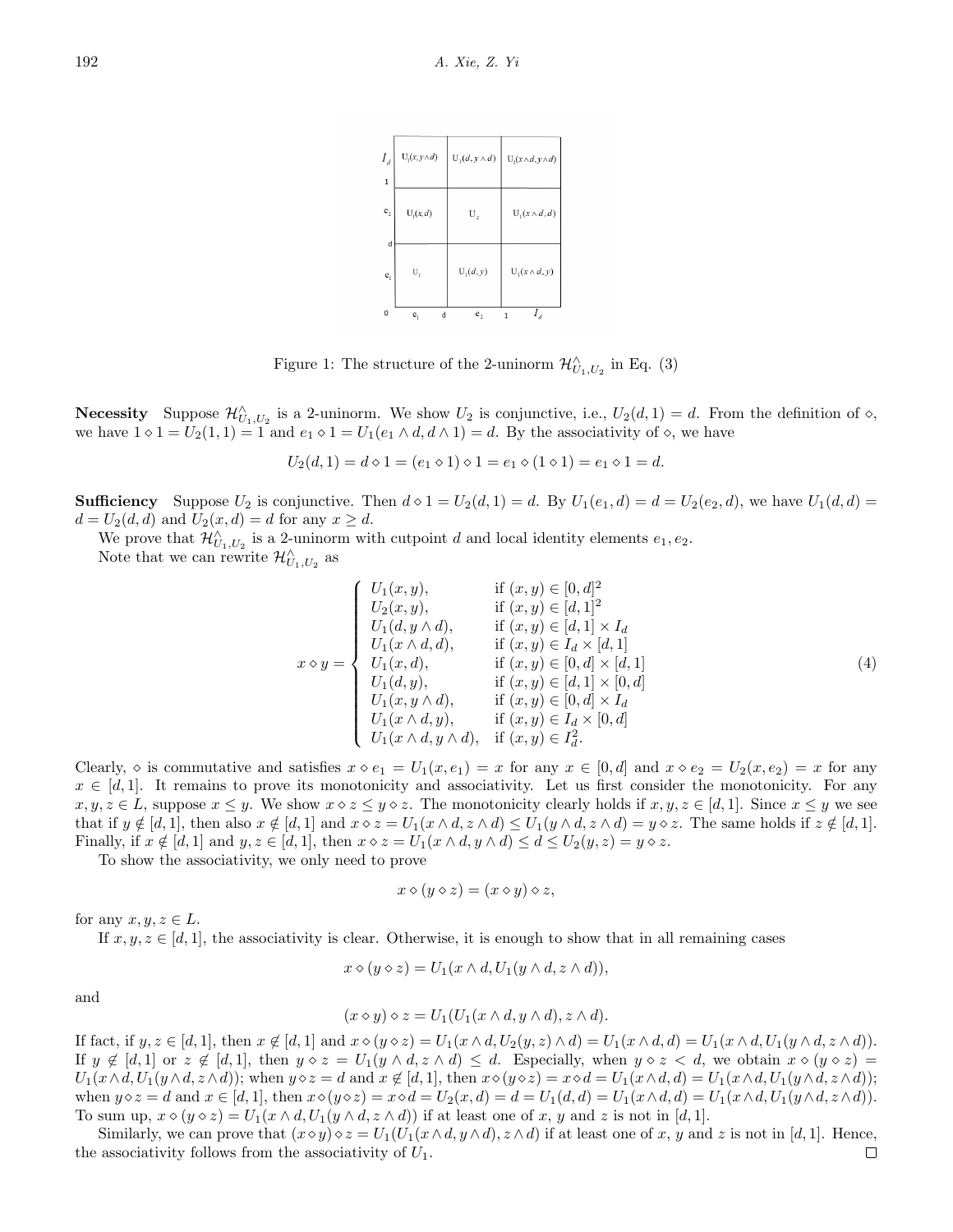The next example illustrates the construction of  $\mathcal{H}_{U_1,U_2}^{\wedge}$  in Theorem 3.1.

**Example 3.2.** Let  $L_1 = \{0, a_1, e_1, a_2, a_3, d, a_4, e_2, a_5, 1, b_1, b_2, c_1, c_2, c_3, c_4\}$  be the bounded lattice shown in Fig. 2. *Suppose*  $U_1$   $(U_2)$  *is a conjunctive uninorm on*  $[0, d]$   $([d, 1])$  *given by (cf.*  $[4])$  $[4])$  $[4])$ :

$$
U_1(x,y) = \begin{cases} S_M(x,y), & \text{if } (x,y) \in [e_1,d]^2 \\ y, & \text{if } (x,y) \in [e_1,d] \times I_{e_1} \\ x, & \text{if } (x,y) \in I_{e_1} \times [e_1,d] \\ T_D(x \wedge e_1, y \wedge e_1), & \text{otherwise,} \end{cases}
$$
(5)

*and*

$$
U_2(x,y) = \begin{cases} S_D(x,y), & \text{if } (x,y) \in [e_2,1]^2 \\ y, & \text{if } (x,y) \in [e_2,1] \times I_{e_2} \\ x, & \text{if } (x,y) \in I_{e_2} \times [e_2,1] \\ T_M(x \wedge e_2, y \wedge e_2), & \text{otherwise.} \end{cases}
$$
(6)

*The 2-uninorm*  $\mathcal{H}^{\wedge}_{U_1,U_2}$ *, as defined in Theorem [3.1](#page-2-0), is given by Table 1.* 



Figure 2: The bounded lattice *L*<sup>1</sup>

**Remark 3.3.** (*i*) *In Theorem 3.1, d is required to be less than e*2*. Otherwise, U*<sup>2</sup> *becomes a t-conorm and it cannot be conjunctive.*

(*ii*) If  $U_2$  is conjunctive and  $L$  is the unit interval  $[0,1]$ , then  $\mathcal{H}_{U_1,U_2}^{\wedge}$  corresponds to the 2-uninorms constructed in [[46](#page-11-14)]. Indeed, in this case we have  $\mathcal{H}^{\wedge}_{U_1,U_2}(0,1) = \mathcal{H}^{\wedge}_{U_1,U_2}(0,d) = U_1(0,d) \in \{0,d\}$ . If  $\mathcal{H}^{\wedge}_{U_1,U_2}(0,1) = d$ , then it corresponds to the 2-uninorm defined in Theorem 4 of [[46\]](#page-11-14). If  $\mathcal{H}^{\wedge}_{U_1,U_2}(0,1) = 0$ , then, by  $\mathcal{H}^{\wedge}_{U_1,U_2}(1,d) = d$ , this *2-uninorm corresponds to the one introduced in Theorem 5 of* [[46\]](#page-11-14)*.*

It is interesting to find that  $\mathcal{H}^{\wedge}_{U_1,U_2}$  is the weakest one among all 2-uninorms which have the same restrictions on  $[0, d]^2$  and  $[d, 1]^2$ .

**Theorem 3.4.** Let L be a bounded lattice with elements  $e_1, e_2, d$  in L such that  $0 < d < 1$  and  $0 \le e_1 \le d < e_2 \le 1$ . *Suppose U*<sup>1</sup> *is a uninorm on* [0*, d*] *with identity element e*<sup>1</sup> *and U*<sup>2</sup> *is a conjunctive uninorm on* [*d,* 1] *with identity* element  $e_2$ . Then  $U_1$  and  $U_2$  are, respectively, the restrictions of  $\mathcal{H}_{U_1,U_2}^{\wedge}$  on  $[0,d]^2$  and  $[d,1]^2$ . Moreover, for any *2*-uninorm  $H$  on  $L$  which extends both  $U_1$  and  $U_2$ , we have  $H \geq H_{U_1,U_2}^{\wedge}$ .

*Proof.* By construction,  $U_1$  ( $U_2$ , resp.) is clearly the restriction of  $\mathcal{H}_{U_1,U_2}^{\wedge}$  on  $[0,d]^2$  ( $[d,1]^2$ , resp.). Suppose  $\mathcal{H}$  is also a 2-uninorm which extends both  $U_1$  and  $U_2$ . Clearly, for any  $(x, y) \in [0, d]^2 \cup [d, 1]^2$ ,  $\mathcal{H}(x, y) = \mathcal{H}_{U_1, U_2}^{\wedge}(x, y)$ . For any  $(x, y) \in [0, 1]^2 \setminus ([0, d]^2 \cup [d, 1]^2)$ , we have

$$
\mathcal{H}(x,y) \geq \mathcal{H}(x \wedge d, y \wedge d) = U_1(x \wedge d, y \wedge d) = \mathcal{H}^{\wedge}_{U_1,U_2}(x,y)
$$

as *H* is non-decreasing. Thus,  $\mathcal{H} \geq \mathcal{H}_{U_1,U_2}^{\wedge}$ .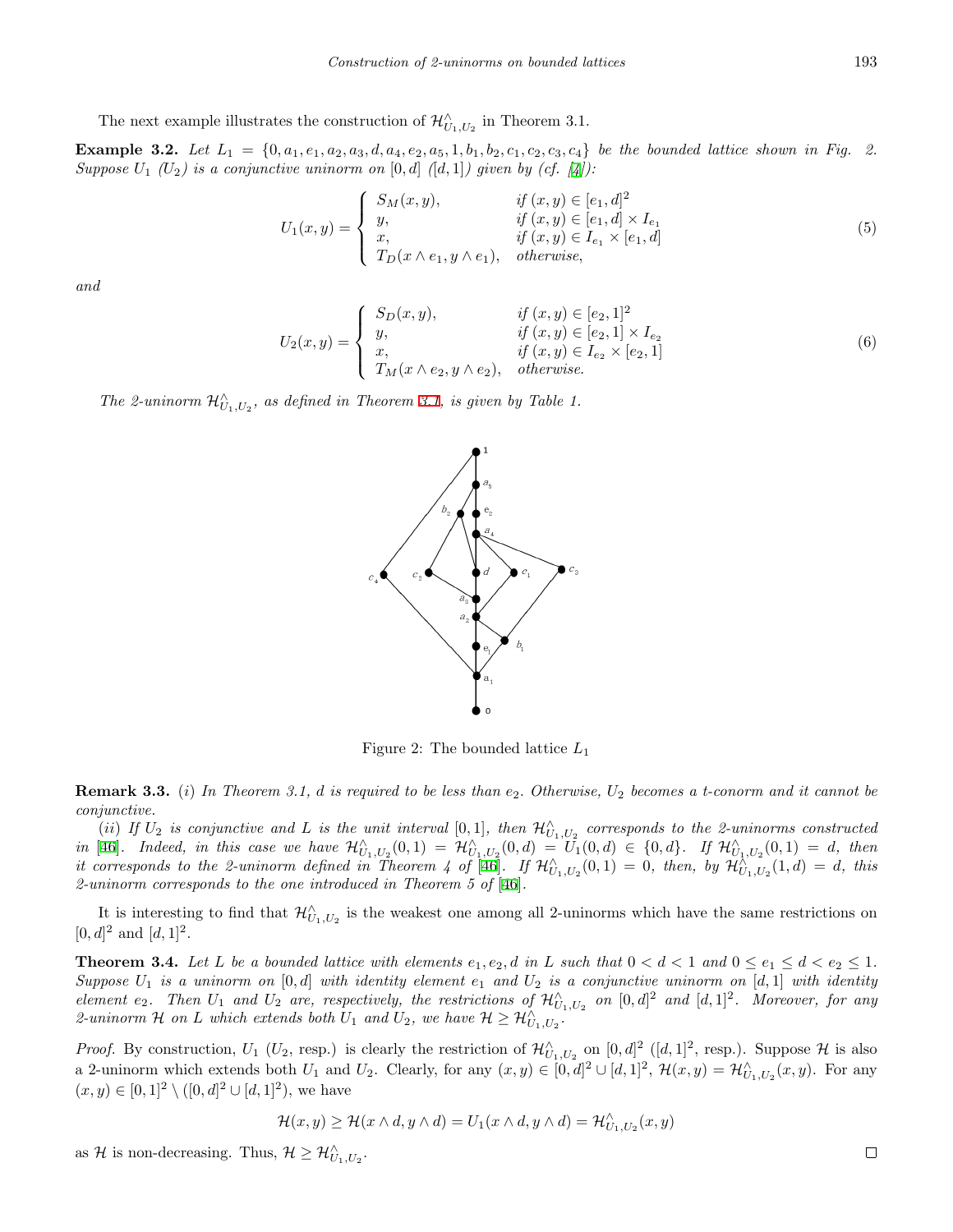| $\mathcal{H}^{\wedge}_{U_1,U_2}$ | $\theta$         | $a_1$            | $e_1$            | $a_2$            | $a_3$            | $\boldsymbol{d}$ | $a_4$            | $e_2$            | $a_5$            | 1                | $b_1$            | $b_2$            | $c_1$            | $c_2$            | $c_3$            | $c_4$          |
|----------------------------------|------------------|------------------|------------------|------------------|------------------|------------------|------------------|------------------|------------------|------------------|------------------|------------------|------------------|------------------|------------------|----------------|
| $\overline{0}$                   | $\overline{0}$   | $\theta$         | $\theta$         | $\theta$         | $\theta$         | $\theta$         | $\theta$         | $\theta$         | $\theta$         | $\overline{0}$   | $\theta$         | $\theta$         | $\theta$         | $\theta$         | $\theta$         | $\theta$       |
| $a_1$                            | $\overline{0}$   | $\theta$         | $a_1$            | $a_1$            | $a_1$            | $a_1$            | $a_1$            | $a_1$            | $a_1$            | $a_1$            | $\boldsymbol{0}$ | $a_1$            | $a_1$            | $a_1$            | $\boldsymbol{0}$ | $\overline{0}$ |
| $e_1$                            | $\overline{0}$   | $a_1$            | $e_1$            | $a_2$            | $a_3$            | $\boldsymbol{d}$ | $\overline{d}$   | $\boldsymbol{d}$ | $\boldsymbol{d}$ | $\boldsymbol{d}$ | $b_1$            | $\boldsymbol{d}$ | $a_2$            | $a_3$            | $b_1$            | $a_1$          |
| $a_2$                            | $\overline{0}$   | $a_1$            | $a_2$            | $a_2$            | $a_3$            | $\boldsymbol{d}$ | $\boldsymbol{d}$ | $\boldsymbol{d}$ | $\boldsymbol{d}$ | $\boldsymbol{d}$ | b <sub>1</sub>   | $\boldsymbol{d}$ | $a_2$            | $a_3$            | $b_1$            | $a_1$          |
| $a_3$                            | $\overline{0}$   | $a_1$            | $a_3$            | $a_3$            | $a_3$            | $\boldsymbol{d}$ | $\boldsymbol{d}$ | $\boldsymbol{d}$ | $\boldsymbol{d}$ | $\boldsymbol{d}$ | $b_1$            | $\boldsymbol{d}$ | $a_3$            | $a_3$            | $b_1$            | $a_1$          |
| $\overline{d}$                   | $\overline{0}$   | $a_1$            | $\boldsymbol{d}$ | $\overline{d}$   | $\boldsymbol{d}$ | $\boldsymbol{d}$ | $\boldsymbol{d}$ | $\overline{d}$   | $\boldsymbol{d}$ | $\boldsymbol{d}$ | $b_1$            | $\overline{d}$   | $\overline{d}$   | $\boldsymbol{d}$ | $b_1$            | $a_1$          |
| $a_4$                            | $\overline{0}$   | $a_1$            | $\boldsymbol{d}$ | $\boldsymbol{d}$ | $\boldsymbol{d}$ | $\boldsymbol{d}$ | $a_4$            | $a_4$            | $a_4$            | $a_4$            | b <sub>1</sub>   | $\boldsymbol{d}$ | $\boldsymbol{d}$ | $\boldsymbol{d}$ | $b_1$            | $a_1$          |
| $e_2$                            | $\overline{0}$   | $a_1$            | $\boldsymbol{d}$ | $\boldsymbol{d}$ | $\boldsymbol{d}$ | $\boldsymbol{d}$ | $a_4$            | $e_2$            | $a_5$            | 1                | b <sub>1</sub>   | $b_2$            | $\boldsymbol{d}$ | $\boldsymbol{d}$ | $b_1$            | $a_1$          |
| $a_5$                            | $\overline{0}$   | $a_1$            | $\boldsymbol{d}$ | $\boldsymbol{d}$ | $\boldsymbol{d}$ | $\boldsymbol{d}$ | $a_4$            | $a_5$            | 1                | 1                | b <sub>1</sub>   | b <sub>2</sub>   | $\boldsymbol{d}$ | $\boldsymbol{d}$ | $b_1$            | $a_1$          |
| 1                                | $\overline{0}$   | $a_1$            | $\boldsymbol{d}$ | $\boldsymbol{d}$ | $\boldsymbol{d}$ | $\boldsymbol{d}$ | $a_4$            | 1                | 1                | 1                | $b_1$            | b <sub>2</sub>   | $\boldsymbol{d}$ | $\boldsymbol{d}$ | $b_1$            | $a_1$          |
| $b_1$                            | $\overline{0}$   | $\theta$         | $b_1$            | $b_1$            | $b_1$            | $b_1$            | $b_1$            | $b_1$            | $b_1$            | $b_1$            | $\boldsymbol{0}$ | $b_1$            | $b_1$            | $b_1$            | $\overline{0}$   | $\theta$       |
| $b_{2}$                          | $\boldsymbol{0}$ | $a_1$            | $\boldsymbol{d}$ | $\boldsymbol{d}$ | $\boldsymbol{d}$ | $\boldsymbol{d}$ | $\boldsymbol{d}$ | b <sub>2</sub>   | $b_2$            | $b_2$            | b <sub>1</sub>   | $\boldsymbol{d}$ | $\boldsymbol{d}$ | $\boldsymbol{d}$ | $b_1$            | $a_1$          |
| c <sub>1</sub>                   | $\theta$         | $a_1$            | $a_2$            | $a_2$            | $a_3$            | $\boldsymbol{d}$ | $\boldsymbol{d}$ | $\boldsymbol{d}$ | $\boldsymbol{d}$ | $\boldsymbol{d}$ | $b_1$            | $\boldsymbol{d}$ | $a_2$            | $a_3$            | $b_1$            | $a_1$          |
| $c_2$                            | $\overline{0}$   | $a_1$            | $a_3$            | $a_3$            | $a_3$            | $\boldsymbol{d}$ | $\overline{d}$   | $\boldsymbol{d}$ | $\overline{d}$   | $\boldsymbol{d}$ | b <sub>1</sub>   | $\boldsymbol{d}$ | $a_3$            | $a_3$            | $b_1$            | $a_1$          |
| $c_3$                            | $\overline{0}$   | $\theta$         | $b_1$            | $b_1$            | $b_1$            | $b_1$            | $b_1$            | $b_1$            | $b_1$            | $b_1$            | $\boldsymbol{0}$ | $b_1$            | b <sub>1</sub>   | $b_1$            | $\theta$         | $\overline{0}$ |
| $c_4$                            | $\boldsymbol{0}$ | $\boldsymbol{0}$ | $a_1$            | $a_1$            | $a_1$            | $a_1$            | $a_1$            | $a_1$            | $a_1$            | $a_1$            | $\overline{0}$   | $a_1$            | $a_1$            | $a_1$            | $\overline{0}$   | $\theta$       |

Table 1: The 2-uninorm  $\mathcal{H}_{U_1,U_2}^{\wedge}$  in Example 3.2

The above result shows that  $\mathcal{H}_{U_1,U_2}^{\wedge}$  is the weakest among all 2-uninorms that extend both  $U_1$  and  $U_2$ . A stronger conclusion can be obtained if  $U_2$  is selected to be the weakest uninorm on [*d,* 1].

**Corollary 3.5.** Let L be a bounded lattice with elements  $e_1, e_2, d$  such that  $0 < d < 1$  and  $0 \le e_1 \le d < e_2 \le 1$ . Suppose *U* is an arbitrary uninorm on  $[0, d]$  and  $U_{sc}$  the weakest uninorm on  $[d, 1]$  with identity element  $e_2$  (cf. Eq.(1)). Then  $\mathcal{H}_{U,U_{sc}}^{\wedge}$  is the weakest among all 2-uninorms that extend  $U$  and have cutpoint  $d$  and local identity elements  $e_1,e_2$  on  $L$  .

It is necessary to point out that for any 2-uninorm *H* on a bounded lattice *L*,  $\mathcal{H}(0, 1) = a$  is always its annihilator. Indeed, since  $\mathcal{H}(0,0) = 0$  and  $\mathcal{H}(1,1) = 1$ , we get  $\mathcal{H}(a,0) = \mathcal{H}(0,a) = \mathcal{H}(0,\mathcal{H}(0,1)) = \mathcal{H}(\mathcal{H}(0,0),1) = \mathcal{H}(0,1) = a$ , and similarly  $\mathcal{H}(1,a) = \mathcal{H}(a,1) = a$ . Then the monotonicity for every  $x \in L$  gives  $a = \mathcal{H}(a,0) \leq \mathcal{H}(a,x) \leq \mathcal{H}(a,1) = a$ , i.e.,  $\mathcal{H}(x,a) = \mathcal{H}(a,x) = a$ . If  $U_1$  is disjunctive in Theorem [3.1](#page-2-0), then  $d = U_1(x,d) = \mathcal{H}_{U_1,U_2}^{\wedge}(x,d)$  for any  $x \in [0,d]$ , i.e., d is also the annihilator of  $\mathcal{H}_{U_1,U_2}^{\wedge}$  (see Corollary 3.6). In this case,  $U_1$  is not a t-norm and therefore  $0 \le e_1 < d$ .

In the below, for convenience, denote  $X_d = ([0, d] \cup I_d) \times [d, 1] \cup [d, 1] \times ([0, d] \cup I_d)$ .

**Corollary 3.6.** Let L be a bounded lattice with elements  $e_1, e_2, d$  such that  $0 < d < 1$  and  $0 \le e_1 < d < e_2 \le 1$ .  $Suppose U_1: [0, d]^2 \to [0, d]$  *is a disjunctive uninorm with identity element*  $e_1$  *and*  $U_2: [d, 1]^2 \to [d, 1]$  *a conjunctive uninorm with identity element e*2*. Then*

$$
\mathcal{H}^{\wedge}_{U_1, U_2}(x, y) = \begin{cases} U_2(x, y), & \text{if } (x, y) \in [d, 1]^2 \\ d, & \text{if } (x, y) \in X_d \\ U_1(x \wedge d, y \wedge d), & \text{otherwise.} \end{cases}
$$
(7)

*Clearly, d is the annihilator of the 2-uninorm*  $\mathcal{H}^{\wedge}_{U_1,U_2}$ .

<span id="page-5-1"></span>**Remark 3.7.** *Corollary 3.6 has the same conditions as Theorem 1 of* [\[21](#page-10-17)]*, i.e., both requiring that U*<sup>1</sup> *is a disjunctive uninorm and*  $U_2$  *is a conjunctive uninorm. We find that*  $\mathcal{H}_{U_1,U_2}^{\wedge}$  differs from the 2-uninorm  $U^2$  of [\[21](#page-10-17)] *only in the region* 

$$
[0,d] \times I_d \cup I_d \times [0,d] \cup I_d^2 \ \text{ since } U^2(x,y) = \begin{cases} U_1(x,y), & \text{if } (x,y) \in [0,d]^2 \\ U_2(x,y), & \text{if } (x,y) \in [d,1]^2 \\ d, & \text{otherwise.} \end{cases}
$$

In case  $e_1 = 0$  ( $e_2 = 1$ , resp.) in Theorem [3.1](#page-2-0), then  $U_1$  ( $U_2$ , resp.) becomes a t-conorm (t-norm, resp.). This yields a null-uninorm (a uni-nullnorm, resp.) on *L*.

<span id="page-5-0"></span>**Corollary 3.8.** Let L be a bounded lattice with elements  $e, d$  such that  $0 < d < e \leq 1$  and  $0 < d < 1$ . Suppose  $U : [d, 1]^2 \to [d, 1]$  *is a uninorm with identity element e* and  $S : [0, d]^2 \to [0, d]$  *a t-conorm. Then* 

$$
\mathcal{H}_{S,U}^{\wedge}(x,y) = \begin{cases} U(x,y), & \text{if } (x,y) \in [d,1]^2 \\ d, & \text{if } (x,y) \in X_d \\ S(x \wedge d, y \wedge d), & \text{otherwise.} \end{cases}
$$
\n(8)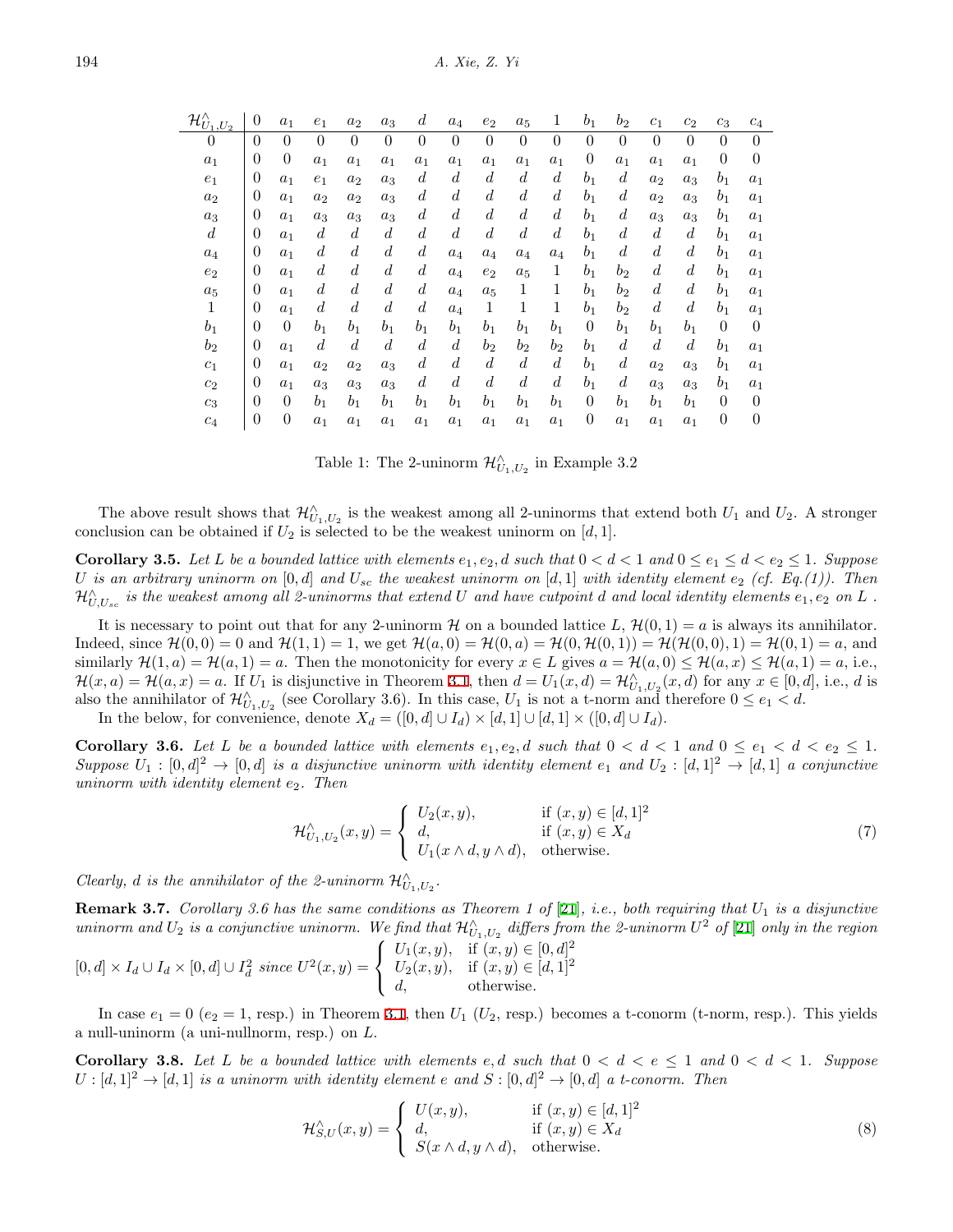*Moreover, the operator*  $\mathcal{H}_{S,U}^{\wedge}$  *is a null-uninorm on L if and only if U is a conjunctive uninorm. If U is a conjunctive*  $uninorm$ , then the null-uninorm  $\mathcal{H}_{S,U}^{\wedge}$  is also the weakest among all null-uninorms that extend  $U$  and  $S$  with cutpoint *d on L .*

**Remark 3.9.** In Corollary [3.8](#page-5-0), if  $S = S_M$  and  $U = U_{sc}$ , then  $H = \mathcal{H}_{S_M, U_{sc}}^{\wedge}$  is the weakest among all null-uninorms *on L with cutpoint d . Moreover, we have*

$$
H(x,y) = \begin{cases} U_{sc}(x,y), & \text{if } (x,y) \in [d,1]^2 \\ d, & \text{if } (x,y) \in X_d \\ (x \wedge d) \vee (y \wedge d), & \text{otherwise.} \end{cases}
$$
(9)

<span id="page-6-0"></span>**Corollary 3.10.** Let L be a bounded lattice with elements  $e, d$  such that  $0 \le e \le d < 1$  and  $0 < d < 1$ . Suppose U is *a* uninorm on  $[0,d]$  with identity element  $e$  and  $T$  *a*  $t$ -norm on  $[d,1]$ . Then 2-uninorm  $\mathcal{H}_{U,T}^{\wedge}$  on  $L$  is a uni-nullnorm. *Indeed,*  $\mathcal{H}_{U,T}^{\wedge}$  *is the weakest among all uni-nullnorms that extend*  $U$  *and*  $T$  *with cutpoint*  $d$  *on*  $L$ *.* 

**Remark 3.11.** (*i*) *The result of Corollary 3.10 is the one of Theorem 3.1 in [[39\]](#page-11-22).*

(ii) In Corollary [3.10](#page-6-0), if  $U = U_{sc}$  and  $T = T_D$ , then  $H = \mathcal{H}_{U_{sc},T_D}^{\wedge}$  is the weakest uni-nullnorm among all uni*nullnorms on L with cutpoint d and local identity element e.*

Taking *e* = 1 in Corollary [3.8](#page-5-0) or *e* = 0 in Corollary [3.10](#page-6-0), we obtain the nullnorm on *L* constructed in *[[22\]](#page-11-18)*.

# $\boldsymbol{3.2} \quad$  The strongest 2-uninorms  $\mathcal{H}^{\vee}_{U_1,U_2}$

In the previous section, we have defined a 2-uninorm which is the weakest 2-uninorm with given underlying functions. Dually, we can construct the strongest one in a similar way. The construction is illustrated in Fig. [3](#page-6-1).

| $\boldsymbol{I}_d$<br>1             | $\mathrm{U}_2(d,y\!\vee\!d)$ | $U_2(x, d \vee y)$      | $U_2(x \vee d, y \vee d)$ |
|-------------------------------------|------------------------------|-------------------------|---------------------------|
|                                     |                              |                         |                           |
| $\mathbf{e}_{\scriptscriptstyle 2}$ | $U_2(d, y)$                  | $\mathrm{U}_\mathrm{2}$ | $U_2(x \vee d, y)$        |
| d                                   |                              |                         |                           |
| $e_1$                               | $U_1$                        | $U_2(x,d)$              | $U_2(x \vee d, d)$        |
| 0                                   | d<br>$e_1$                   | e <sub>2</sub>          | $I_d$<br>1                |

<span id="page-6-1"></span>Figure 3: The structure of the 2-uninorm  $\mathcal{H}_{U_1,U_2}^{\vee}$  in Eq. (10)

**Theorem 3.12.** Let L be a bounded lattice with elements  $e_1, e_2, d$  such that  $0 \le e_1 < d \le e_2 \le 1$  and  $0 < d < 1$ .  $Suppose U_1: [0, d]^2 \to [0, d]$  *is a uninorm with identity element*  $e_1$  *and*  $U_2: [d, 1]^2 \to [d, 1]$  *a uninorm with identity element e*<sub>2</sub>*. The binary operator*  $\mathcal{H}_{U_1,U_2}^{\vee}$  *given by* 

$$
\mathcal{H}_{U_1,U_2}^{\vee}(x,y) = \begin{cases} U_1(x,y), & \text{if } (x,y) \in [0,d]^2\\ U_2(x \vee d, y \vee d), & \text{otherwise} \end{cases}
$$
\n
$$
(10)
$$

*is a 2-uninorm on L if and only if U*<sup>1</sup> *is a disjunctive uninorm.*

**Remark 3.13.** (*i*) *In Theorem 3.12, d is required to be greater than e*1*. Otherwise, U*<sup>1</sup> *is a t-norm and it cannot be disjunctive.*

 $(i)$  *Suppose*  $U_1$  *is disjunctive. If*  $L$  *is the unit interval*  $[0,1]$ *, then*  $\mathcal{H}_{U_1,U_2}^{\vee}$  *corresponds to the 2-uninorms constructed in* [\[46](#page-11-14), Theorems 4 & 6]*.*

The 2-uninorm  $\mathcal{H}_{U_1,U_2}^{\vee}$  is the strongest among all 2-uninorms which extend  $U_1$  and  $U_2$  with cutpoint *d*.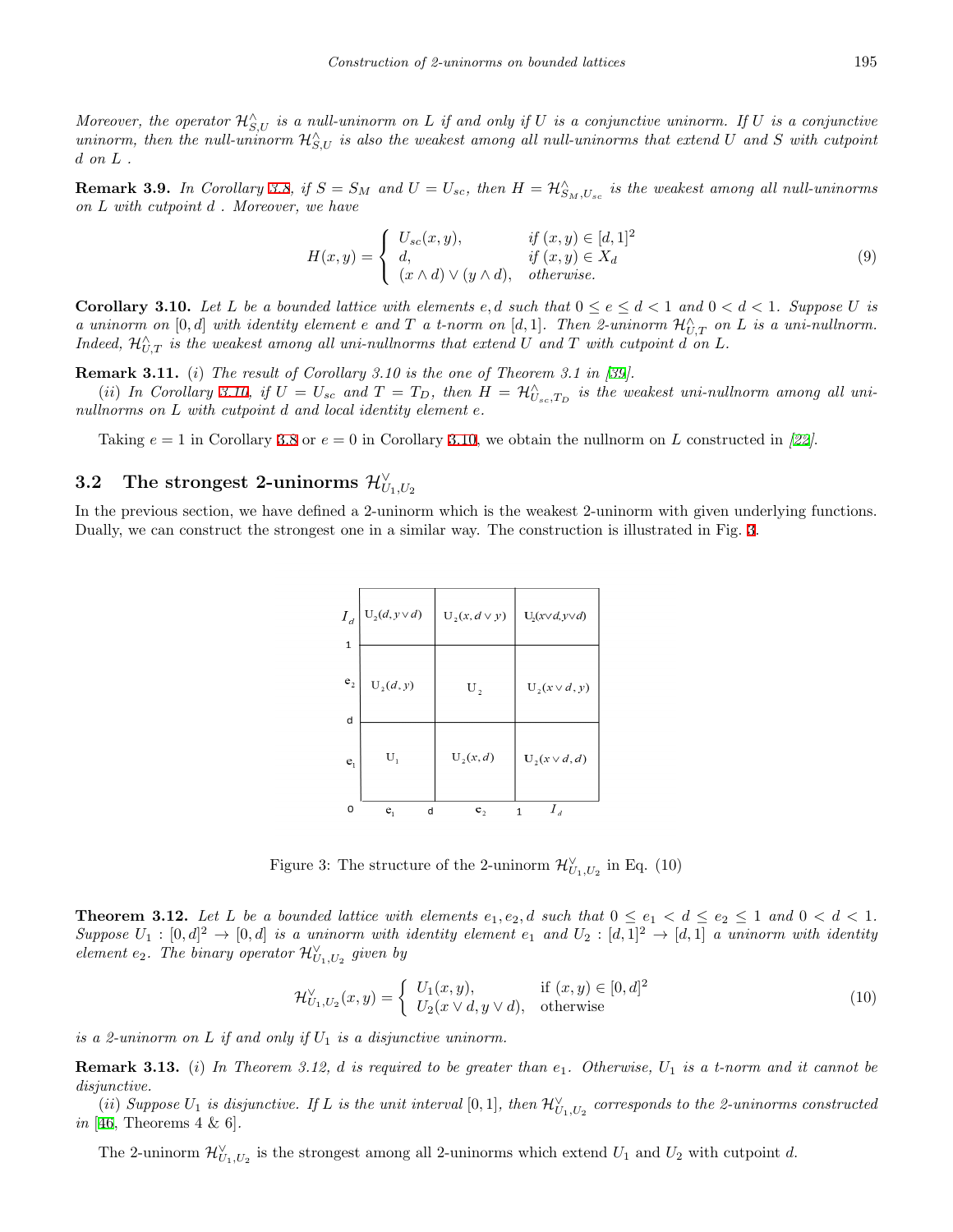**Theorem 3.14.** Let L be a bounded lattice with elements  $e_1, e_2, d$  such that  $0 \le e_1 < d \le e_2 \le 1$  and  $0 < d < 1$ . *Suppose U*<sup>1</sup> *is a disjunctive uninorm on* [0*, d*] *with identity element e*<sup>1</sup> *and U*<sup>2</sup> *a uninorm on* [*d,* 1] *with identity element*  $e_2$ . Then  $U_1$  and  $U_2$  are, respectively, the restrictions of  $\mathcal{H}_{U_1,U_2}^{\vee}$  on  $[0,d]^2$  and  $[d,1]^2$ . Moreover, for any 2-uninorm  $\mathcal H$ *on L which extends both*  $U_1$  *and*  $U_2$ *, we have*  $\mathcal{H} \leq \mathcal{H}_{U_1, U_2}^{\vee}$ *.* 

A stronger conclusion can be reached if  $U_1$  is the strongest uninorm on  $[0, d]$ .

**Corollary 3.15.** Let L be a bounded lattice with elements  $e_1, e_2, d$  such that  $0 \le e_1 < d < e_2 \le 1$  and  $0 < d < 1$ . *Suppose U* is an arbitrary uninorm on [*d,* 1] *with identity element*  $e_2$  *and*  $U_{ld}$  *the strongest uninorm on* [0*, d*] *with identity element*  $e_1$  (*cf.* Eq.(2)). Then  $\mathcal{H}_{U_{ld},U}^{\vee}$  is the strongest among all 2-uninorms on *L* that extend *U* and have cutpoint *d and local identity elements e*1*, e*2*.*

In case  $U_2$  is conjunctive, we have a finer representation for  $\mathcal{H}_{U_1,U_2}^{\vee}$ , which directly implies that *d* is the annihilator of the 2-uninorm  $\mathcal{H}_{U_1, U_2}^{\vee}$ . We denote  $Y_d = [0, d] \times (I_d \cup [d, 1]) \cup (I_d \cup [d, 1]) \times [0, d]$ .

**Corollary 3.16.** Let L be a bounded lattice with elements  $e_1, e_2, d$  such that  $0 \leq e_1 < d < e_2 \leq 1$  and  $0 < d < 1$ . *Suppose*  $U_1$  *is a disjunctive uninorm on* [0*, d*] *with identity element*  $e_1$  *and*  $U_2$  *a conjunctive uninorm on* [*d,* 1] *with identity element e*2*. Then*

$$
\mathcal{H}_{U_1,U_2}^{\vee}(x,y) = \begin{cases} U_1(x,y), & \text{if } (x,y) \in [0,d]^2 \\ d, & \text{if } (x,y) \in Y_d \\ U_2(x \vee d, y \vee d), & otherwise. \end{cases}
$$
\n
$$
(11)
$$

*Clearly, d is the annihilator of*  $\mathcal{H}_{U_1,U_2}^{\vee}$ .

**Remark 3.17.** *Similar to Remark [3.7](#page-5-1), when compared with the 2-uninorm*  $U^2$  *in* [\[21](#page-10-17)]*, our 2-uninorm*  $\mathcal{H}_{U_1,U_2}^{\vee}$  *differs only in the region*  $[d, 1] \times I_d \cup I_d \times [d, 1] \cup I_d^2$ , where  $U^2$  takes the fixed value *d*.

<span id="page-7-0"></span>**Corollary 3.18.** Let L be a bounded lattice with elements e,d such that  $0 \le e \le d \le 1$  and  $0 \le d \le 1$ . Suppose  $T : [d, 1]^2 \to [d, 1]$  *is a t-norm and*  $U : [0, d]^2 \to [0, d]$  *a uninorm with identity element e. Then* 

$$
\mathcal{H}_{U,T}^{\vee}(x,y) = \begin{cases} U(x,y), & \text{if } (x,y) \in [0,d]^2\\ d, & \text{if } (x,y) \in Y_d\\ T(x \vee d, y \vee d), & otherwise. \end{cases}
$$
\n(12)

*Moreover,*  $\mathcal{H}_{U,T}^{\vee}$  *is a uni-nullnorm on L if and only if U is a disjunctive uninorm. If U is a disjunctive uninorm, then*  $\mathcal{H}_{U,T}^{\vee}$  *is indeed the strongest uni-nullnorm among all uni-nullnorms on*  $L$  *that extend*  $U$  *and*  $T$  *with cutpoint*  $d$ *.* 

**Remark 3.19.** (*i*) *The result of Corollary [3.18](#page-7-0) is the one of Theorem 4.1 in [[39\]](#page-11-22).*

(ii) In Corollary [3.18](#page-7-0), if  $U = U_{ld}$  and  $T = T_M$ , then  $G = \mathcal{H}_{U_{ld},T_M}^{\vee}$  is the strongest uni-nullnorm with cutpoint d *and local identity element e. Moreover, we have*

$$
G(x,y) = \begin{cases} U_{ld}(x,y), & \text{if } (x,y) \in [0,d]^2 \\ d, & \text{if } (x,y) \in Y_d \\ (x \vee d) \wedge (y \vee d), & otherwise. \end{cases}
$$
(13)

<span id="page-7-1"></span>**Corollary 3.20.** Let L be a bounded lattice,  $e, d \in L$ ,  $0 \leq d < e \leq 1$  and  $0 < d < 1$ . Suppose U is a uninorm on  $[d,1]$  with identity element  $e$  and  $S$  a t-conorm on  $[0,d]$ . The 2-uninorm  $\mathcal{H}_{S,U}^{\vee}$  on  $L$  is a null-uninorm. Indeed, it is *the strongest null-uninorm on L which extends both S and U with cutpoint d.*

**Remark 3.21.** In Corollary [3.20,](#page-7-1) if  $S = S_D$  and  $U = U_{ld}$ , then  $G = \mathcal{H}_{S_D, U_{ld}}^{\vee}$  is the strongest null-uninorm.

Taking  $e = 1$  in Corollary [3.18](#page-7-0) or  $e = 0$  in Corollary [3.20](#page-7-1), we obtain the nullnorm on *L* constructed in [[22\]](#page-11-18). To illustrate the construction, we also give an example.

**Example 3.22.** Let  $L_1 = \{0, a_1, e_1, a_2, a_3, d, a_4, e_2, a_5, 1, b_1, b_2, c_1, c_2, c_3, c_4\}$  be the bounded lattice as defined in Fig. 2. Suppose  $T_{e_1}$  is a t-norm on  $[0,e_1]$  and  $S_{e_2}$  a t-conorm on  $[e_2,1]$ . Consider the disjunctive uninorm  $U_1$  on  $[0,d]$  with *identity element e*<sup>1</sup> *given by*

$$
U_1(x,y) = \begin{cases} T_{e_1}(x,y), & \text{if } (x,y) \in [0,e_1]^2 \\ y, & \text{if } (x,y) \in [0,e_1] \times ([0,d] \setminus [0,e_1]) \\ x, & \text{if } (x,y) \in ([0,d] \setminus [0,e_1]) \times [0,e_1] \\ h(x) \vee h(y), & \text{if } (x,y) \in ([0,d] \setminus [0,e_1])^2, \end{cases}
$$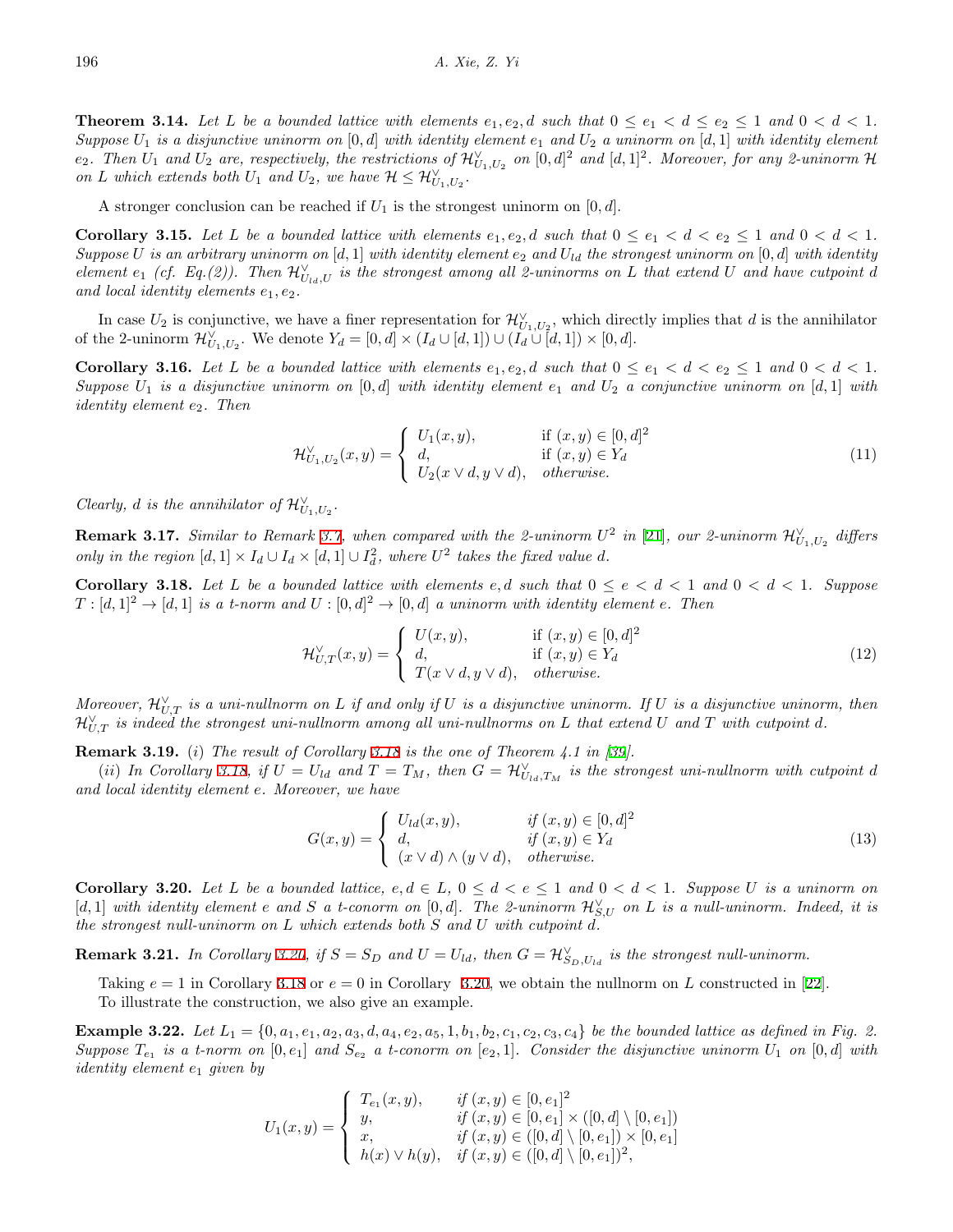and the conjunctive uninorm  $U_2$  on  $[d, 1]$  with identity element  $e_2$  given by

$$
U_2(x,y) = \begin{cases} S_{e_2}(x,y), & \text{if } (x,y) \in [e_2,1]^2 \\ y, & \text{if } (x,y) \in [e_2,1] \times ([d,1] \setminus [e_2,1]) \\ x, & \text{if } (x,y) \in ([d,1] \setminus [e_2,1]) \times [e_2,1] \\ g(x) \wedge g(y), & \text{otherwise,} \end{cases}
$$

*where h is a closure operator and g is an interior operator, respectively (please see the definitions of closure operators* and interior operators in  $[34]$  $[34]$ . Then  $U_1$  and  $U_2$  are uninorms (see [Theorems 4.1 and 5.1,  $[34]$  $[34]$ ).

Now, select  $T_{e_1} = T_M$ ,  $h(x) = x$ ,  $S_{e_2} = S_D$ ,  $g(x) = x$ . Then we obtain 2-uninorm  $\mathcal{H}_{U_1,U_2}^{\vee}$  on  $L_1$  given in Table 2.

| $\mathcal{H}^{\vee}_{U_1,U_2}$ | $\overline{0}$ | $a_1$            | $e_1$            | $a_2$            | $a_3$            | $\boldsymbol{d}$ | $a_4$            | $e_2$            | $a_5$            | 1                | $b_1$            | $b_2$            | $c_1$            | $c_2$            | $c_3$            | $c_4$            |
|--------------------------------|----------------|------------------|------------------|------------------|------------------|------------------|------------------|------------------|------------------|------------------|------------------|------------------|------------------|------------------|------------------|------------------|
| 0                              | $\theta$       | $\theta$         | $\overline{0}$   | $a_2$            | $a_3$            | $\overline{d}$   | $\boldsymbol{d}$ | $\boldsymbol{d}$ | $\boldsymbol{d}$ | $\boldsymbol{d}$ | $b_1$            | $\boldsymbol{d}$ | $\boldsymbol{d}$ | $\boldsymbol{d}$ | $\boldsymbol{d}$ | $\overline{d}$   |
| $a_1$                          | $\overline{0}$ | $a_1$            | $a_1$            | $a_2$            | $a_3$            | $\boldsymbol{d}$ | $\boldsymbol{d}$ | $\boldsymbol{d}$ | $\boldsymbol{d}$ | $\boldsymbol{d}$ | $b_1$            | $\boldsymbol{d}$ | $\boldsymbol{d}$ | $\boldsymbol{d}$ | $\boldsymbol{d}$ | $\boldsymbol{d}$ |
| $e_1$                          | $\overline{0}$ | $a_1$            | $e_1$            | $a_2$            | $a_3$            | $\boldsymbol{d}$ | $\boldsymbol{d}$ | $\boldsymbol{d}$ | $\boldsymbol{d}$ | $\boldsymbol{d}$ | $b_1$            | $\boldsymbol{d}$ | $\boldsymbol{d}$ | $\boldsymbol{d}$ | $\boldsymbol{d}$ | $\boldsymbol{d}$ |
| $a_2$                          | $a_2$          | $a_2$            | $a_2$            | $a_2$            | $a_3$            | $\boldsymbol{d}$ | $\boldsymbol{d}$ | $\boldsymbol{d}$ | $\boldsymbol{d}$ | $\boldsymbol{d}$ | $a_2$            | $\boldsymbol{d}$ | $\boldsymbol{d}$ | $\boldsymbol{d}$ | $\boldsymbol{d}$ | $\overline{d}$   |
| $a_3$                          | $a_3$          | $a_3$            | $a_3$            | $a_3$            | $a_3$            | $\boldsymbol{d}$ | $\boldsymbol{d}$ | $\boldsymbol{d}$ | $\boldsymbol{d}$ | $\boldsymbol{d}$ | $a_3$            | $\boldsymbol{d}$ | $\boldsymbol{d}$ | $\boldsymbol{d}$ | $\boldsymbol{d}$ | $\boldsymbol{d}$ |
| $\boldsymbol{d}$               | $\overline{d}$ | $\boldsymbol{d}$ | $\boldsymbol{d}$ | $\boldsymbol{d}$ | $\boldsymbol{d}$ | $\boldsymbol{d}$ | $\boldsymbol{d}$ | $\boldsymbol{d}$ | $\boldsymbol{d}$ | $\boldsymbol{d}$ | $\boldsymbol{d}$ | $\boldsymbol{d}$ | $\overline{d}$   | $\boldsymbol{d}$ | $\boldsymbol{d}$ | $\boldsymbol{d}$ |
| $a_4$                          | $\overline{d}$ | $\boldsymbol{d}$ | $\boldsymbol{d}$ | $\boldsymbol{d}$ | $\boldsymbol{d}$ | $\boldsymbol{d}$ | $a_4$            | $a_4$            | $a_4$            | $a_4$            | $\boldsymbol{d}$ | $\boldsymbol{d}$ | $a_4$            | $\boldsymbol{d}$ | $a_4$            | $a_4$            |
| $e_2$                          | $\overline{d}$ | $\boldsymbol{d}$ | $\boldsymbol{d}$ | $\boldsymbol{d}$ | $\boldsymbol{d}$ | $\boldsymbol{d}$ | $a_4$            | $e_2$            | $a_5$            | 1                | $\boldsymbol{d}$ | $b_2$            | $a_4$            | $b_2$            | $a_4$            | 1                |
| $a_5$                          | $\overline{d}$ | $\boldsymbol{d}$ | $\boldsymbol{d}$ | $\boldsymbol{d}$ | $\boldsymbol{d}$ | $\boldsymbol{d}$ | $a_4$            | $a_5$            | 1                | 1                | $\boldsymbol{d}$ | $b_2$            | $a_4$            | $b_2$            | $a_4$            |                  |
| 1                              | $\overline{d}$ | $\boldsymbol{d}$ | $\boldsymbol{d}$ | $\overline{d}$   | $\boldsymbol{d}$ | $\boldsymbol{d}$ | $a_4$            | 1                | 1                | 1                | $\boldsymbol{d}$ | $b_2$            | $a_4$            | $b_2$            | $a_4$            |                  |
| $b_1$                          | b <sub>1</sub> | $b_1$            | $b_1$            | $a_2$            | $a_3$            | $\boldsymbol{d}$ | $\boldsymbol{d}$ | $\boldsymbol{d}$ | $\boldsymbol{d}$ | $\boldsymbol{d}$ | $b_1$            | $\boldsymbol{d}$ | $\boldsymbol{d}$ | $\boldsymbol{d}$ | $\boldsymbol{d}$ | $\boldsymbol{d}$ |
| $b_2$                          | $\overline{d}$ | $\boldsymbol{d}$ | $\boldsymbol{d}$ | $\boldsymbol{d}$ | $\boldsymbol{d}$ | $\boldsymbol{d}$ | $\boldsymbol{d}$ | b <sub>2</sub>   | b <sub>2</sub>   | b <sub>2</sub>   | $\boldsymbol{d}$ | $b_2$            | $\overline{d}$   | $b_{2}$          | $\boldsymbol{d}$ | $b_2$            |
| $c_1$                          | $\overline{d}$ | $\boldsymbol{d}$ | $\boldsymbol{d}$ | $\boldsymbol{d}$ | $\boldsymbol{d}$ | $\boldsymbol{d}$ | $a_4$            | $a_4$            | $a_4$            | $a_4$            | $\boldsymbol{d}$ | $\boldsymbol{d}$ | $a_4$            | $\boldsymbol{d}$ | $a_4$            | $a_4$            |
| $c_2$                          | $\overline{d}$ | $\boldsymbol{d}$ | $\boldsymbol{d}$ | $\boldsymbol{d}$ | $\boldsymbol{d}$ | $\boldsymbol{d}$ | $\boldsymbol{d}$ | $b_2$            | $b_{2}$          | $b_2$            | $\boldsymbol{d}$ | $b_2$            | $\boldsymbol{d}$ | $b_2$            | $\boldsymbol{d}$ | $b_2$            |
| $c_3$                          | $\overline{d}$ | $\boldsymbol{d}$ | $\boldsymbol{d}$ | $\boldsymbol{d}$ | $\boldsymbol{d}$ | $\boldsymbol{d}$ | $a_4$            | $a_4$            | $a_4$            | $a_4$            | $\boldsymbol{d}$ | $\boldsymbol{d}$ | $a_4$            | $\boldsymbol{d}$ | $a_4$            | $a_4$            |
| $c_4$                          | $\overline{d}$ | $\boldsymbol{d}$ | $\boldsymbol{d}$ | $\boldsymbol{d}$ | $\boldsymbol{d}$ | $\overline{d}$   | $a_4$            | 1                | 1                | 1                | $\boldsymbol{d}$ | $b_2$            | $a_4$            | $b_2$            | $a_4$            |                  |

Table 2: The 2-uninorm  $\mathcal{H}_{U_1,U_2}^{\vee}$  in Example 3.22

In [[45\]](#page-11-13), the authors discuss the  $(U^2, N)$ - operation  $I_{U^2, N}$  on the unit interval derived from a 2-uninorm  $U^2$  and a fuzzy negation *N*, where  $I_{U^2,N}(x,y) = U^2(N(x),y)$ . They prove that  $I_{U^2,N}$  is a fuzzy implication if and only if the related 2-uninorm  $U^2$  is disjunctive, i.e.,  $U^2(0,1) = 1$  $U^2(0,1) = 1$  $U^2(0,1) = 1$ .<sup>1</sup>

Using our 2-uninorms, we can obtain fuzzy implications on bounded lattices as well. In fact, if  $U_1$  and  $U_2$  are disjunctive, then  $\mathcal{H}_{U_1,U_2}^{\vee}$  is a disjunctive 2-uninorm. Therefore, analogously as in [[45\]](#page-11-13), we can use such  $\mathcal{H}_{U_1,U_2}^{\vee}$  to construct  $(H, N)$ -implications  $I_{H,N}$  on bounded lattices by  $I_{H,N}(x, y) = \mathcal{H}_{U_1, U_2}^{\vee}(N(x), y)$ .

**Example 3.23.** Let  $L_2 = \{0, a_1, e_1, d, e_2, a_2, b_1, b_2, 1\}$  be the bounded lattice shown in Fig. 4. Define  $N : [0,1] \to [0,1]$ *by*

$$
N(x) = \begin{cases} 1, & \text{if } x = 0 \\ a_2, & \text{if } x = a_1 \\ e_2, & \text{if } x = e_1 \\ d, & \text{if } x \in \{d, b_1, b_2\} \\ e_1, & \text{if } x = e_2 \\ a_1, & \text{if } x = a_2 \\ 0, & \text{if } x = 1. \end{cases}
$$

*Clearly, N is a fuzzy negation on L*2*. Let U*<sup>1</sup> *and U*<sup>2</sup> *be given, respectively, by*

$$
U_1(x,y) = \begin{cases} T_M(x,y), & \text{if } (x,y) \in [0,e_1]^2 \\ y, & \text{if } (x,y) \in [0,e_1] \times ([0,d] \setminus [0,e_1]) \\ x, & \text{if } (x,y) \in ([0,d] \setminus [0,e_1]) \times [0,e_1] \\ x \vee y, & \text{if } (x,y) \in ([0,d] \setminus [0,e_1])^2, \end{cases}
$$

<span id="page-8-0"></span><sup>&</sup>lt;sup>1</sup>For definitions of fuzzy implications and fuzzy negations, the reader can refer to [[2,](#page-10-20) [45\]](#page-11-13).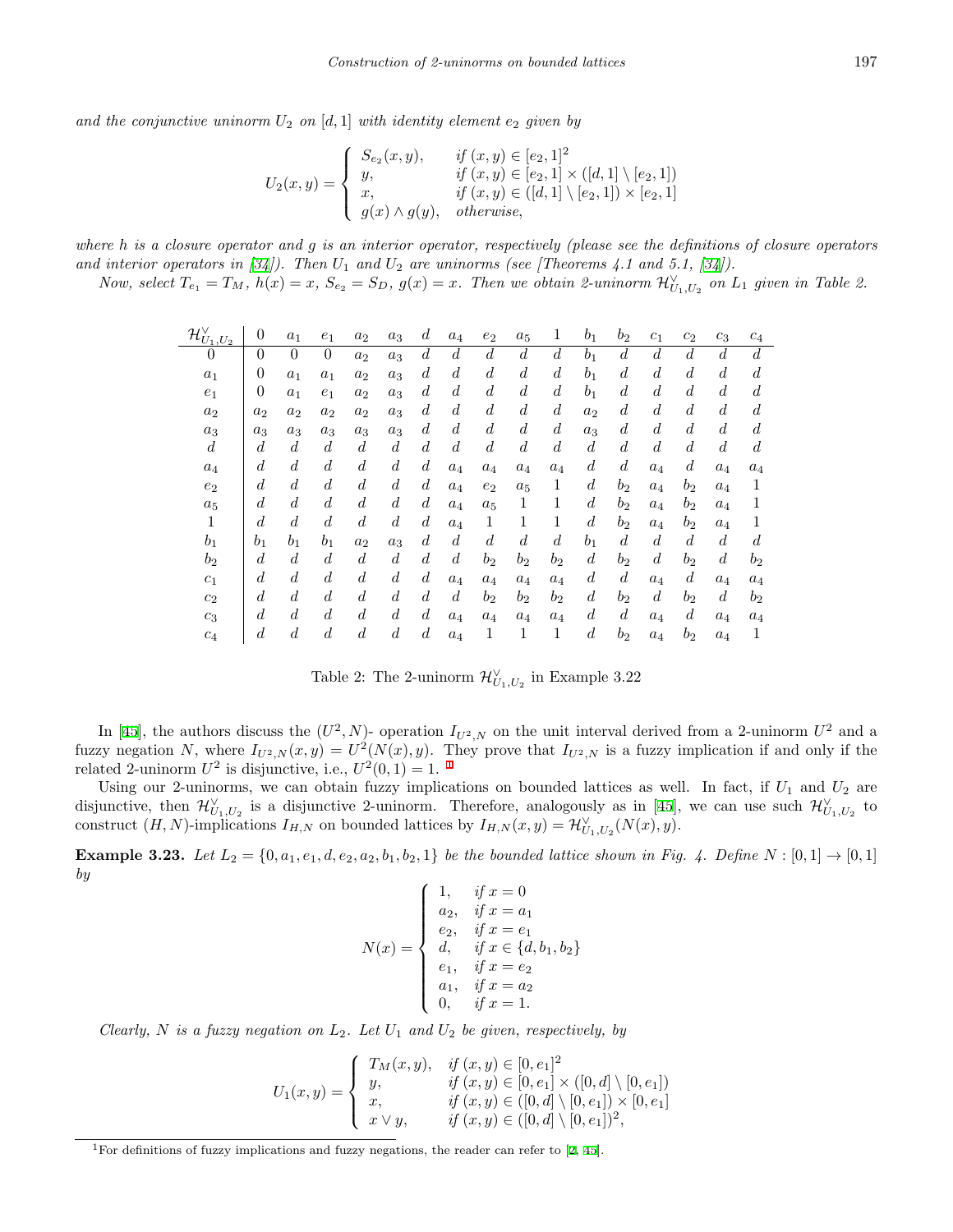$$
U_2(x,y) = \begin{cases} T_D(x,y), & \text{if } (x,y) \in [d,e_2]^2 \\ y, & \text{if } (x,y) \in [d,e_2] \times ([d,1] \setminus [d,e_2]) \\ x, & \text{if } (x,y) \in ([d,1] \setminus [d,e_2]) \times [d,e_2] \\ S_D(x \vee e_2, y \vee e_2), & \text{if } (x,y) \in ([d,1] \setminus [d,e_2])^2. \end{cases}
$$

*Then*  $U_1$  and  $U_2$  are disjunctive, and fuzzy implication  $I_{H,N}$  on  $L_2$  is given in Table 3. The fuzzy implication  $I_{H,N}$ *can be useful for lattice-valued fuzzy set theory just as (S,N)-implications on bounded lattices [[2](#page-10-20)].*



Figure 4: Bounded lattice *L*<sup>2</sup>

| $I_{H,N}$      |                  | $a_1$            | $e_1$          | d                | $e_2$       | $a_2$          | 1 | b <sub>1</sub> | $b_2$            |
|----------------|------------------|------------------|----------------|------------------|-------------|----------------|---|----------------|------------------|
| 0              | 1                | 1                | 1              | 1                | 1           | 1              | 1 | $\mathbf{1}$   | $\mathbf{1}$     |
| $a_1$          | a <sub>2</sub>   | a <sub>2</sub>   | a <sub>2</sub> | a <sub>2</sub>   | $a_2$       | 1              |   | 1              | a <sub>2</sub>   |
| e <sub>1</sub> | d                | $\boldsymbol{d}$ | $d_{\cdot}$    | $d_{\cdot}$      | $e_2$       | a <sub>2</sub> | 1 | a <sub>2</sub> | e <sub>2</sub>   |
| $d\,$          | d                | $\boldsymbol{d}$ | $d_{\cdot}$    | $d_{\cdot}$      | $d_{-}$     | a <sub>2</sub> | 1 | a <sub>2</sub> | $\boldsymbol{d}$ |
| e <sub>2</sub> | 0                | a <sub>1</sub>   | $e_1$          | d                | d           | a <sub>2</sub> | 1 | a <sub>2</sub> | $\overline{d}$   |
| a <sub>2</sub> | 0                | a <sub>1</sub>   | a <sub>1</sub> | d                | $d_{\cdot}$ | a <sub>2</sub> | 1 | a <sub>2</sub> | $\overline{d}$   |
| 1              | 0                | 0                | 0              | d                | $d_{\cdot}$ | a <sub>2</sub> | 1 | a <sub>2</sub> | $\overline{d}$   |
| $b_1$          | d                | $\boldsymbol{d}$ | d              | $\boldsymbol{d}$ | $d_{\cdot}$ | a <sub>2</sub> | 1 | a <sub>2</sub> | $\overline{d}$   |
| b2             | $\boldsymbol{d}$ | d                | d              | $d_{\cdot}$      | $d_{\cdot}$ | a <sub>2</sub> | 1 | a <sub>2</sub> | $\boldsymbol{d}$ |

Table 3: The  $I_{U^2,N}$  in Example 3.23

# **4 Conclusion**

For a bounded lattice *L* with elements  $0 \le e_1 \le d \le e_2 \le 1$  and  $0 < d < 1$ , suppose  $U_1$  is a uninorm on  $[0, d]$  with identity element *e*<sup>1</sup> and *U*<sup>2</sup> a uninorm on [*d,* 1] with identity element *e*2. We constructed 2-uninorms on *L* by extending both  $U_1$  and  $U_2$ . The two 2-uninorms,  $\mathcal{H}^{\wedge}_{U_1,U_2}$  and  $\mathcal{H}^{\vee}_{U_1,U_2}$  are the weakest and the strongest 2-uninorms on *L* among all 2-uninorms that extend *U*<sup>1</sup> and *U*2, respectively. Our constructions have also been adapted to construct uni-nullnorms and null-uninorms on *L*.

As bounded lattices can be very different from the unit interval [0*,* 1], many nice properties fulfilled by 2-uninorms on [0*,* 1] may not hold. It is interesting to extend the classifications obtained in [\[1](#page-10-5)] and [[46\]](#page-11-14) to general bounded lattices. In addition, it is easy to see that neither  $\mathcal{H}^{\wedge}_{U_1,U_2}$  nor  $\mathcal{H}^{\vee}_{U_1,U_2}$  is idempotent, in general. In the future, we will investigate idempotent 2-uninorms on bounded lattices.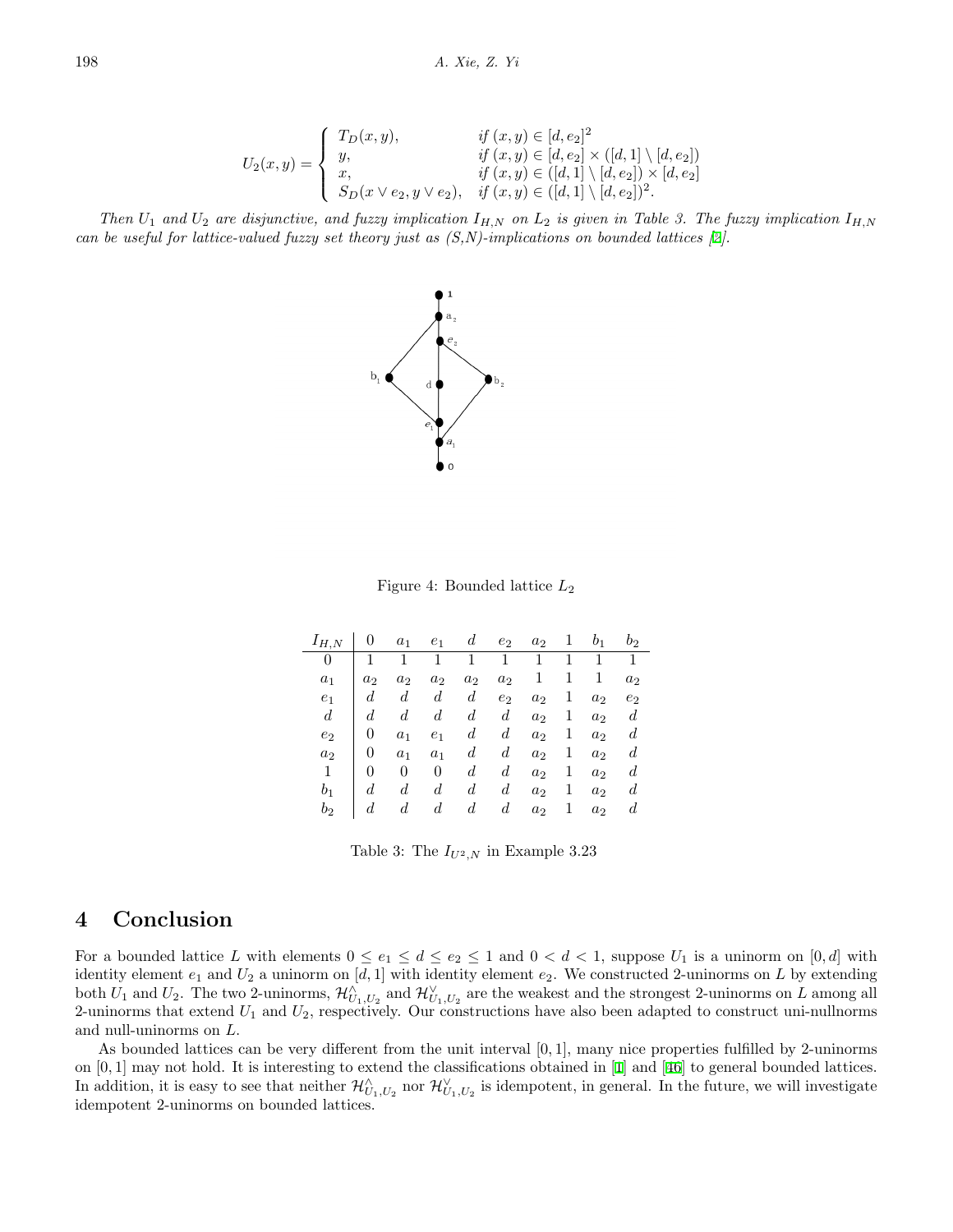# **Acknowledgement**

The authors wish to express their appreciation for several excellent suggestions for improvements in this paper made by the referees. This work is supported by National Natural Science Foundation of China (No. 12061046).

# **References**

- <span id="page-10-5"></span>[1] P. Akella, *Structure of n-uninorms*, Fuzzy Sets and Systems, **158** (2007), 1631-1651.
- <span id="page-10-20"></span>[2] B. Bedregal, G. Beliakov, H. Bustince, J. Fern´andez, A. Pradera, R. Reiser, *(S,N)-implications on bounded lattices*, Advances in Fuzzy Implication Functions, Springer Heidelberg New York Dordrecht London, 101-124.
- <span id="page-10-18"></span>[3] G. Birkhoff, *Lattice theory*, American Mathematical Society Colloquium Publishers, Providence, RI, 1967.
- <span id="page-10-8"></span>[4] S. Bodjanova, M. Kalina, *Construction of uninorms on bounded lattices*, in: IEEE 12th International Symposium on Intelligent Systems and Informatics, SISY 2014, Subotica, Serbia, September 11-13, 2014.
- <span id="page-10-4"></span>[5] T. Calvo, B. De Baets, J. Fodor, *The functional equations of Frank and Alsina for uninorms and nullnorms*, Fuzzy Sets and Systems, **120** (2001), 385-394.
- <span id="page-10-9"></span>[6] G. D. Cayli, *On the structure of uninorms on bounded lattices*, Fuzzy Sets and Systems, **357** (2019), 2-26.
- <span id="page-10-10"></span>[7] G. D. Çaylı, *Uninorms on bounded lattices with the underlying t-norms and t-conorms*, Fuzzy Sets and Systems, **395** (2020), 107-129.
- <span id="page-10-15"></span>[8] G. D. Cayli, *Nullnorms on bounded lattices derived from t-norms and t-conorms*, Information Sciences, **512** (2020), 1134-1154.
- <span id="page-10-11"></span>[9] G. D. C¸ aylı, P. Dryga´s, *Some properties of idempotent uninorms on a special class of bounded lattices*, Information Sciences, **422** (2018), 352-363.
- <span id="page-10-12"></span>[10] G. D. Çaylı, F. Karaçal, *Construction of uninorms on bounded lattices*, Kybernetika, **53** (2017), 394-417.
- <span id="page-10-16"></span>[11] G. D. Çaylı, F. Karaçal, *Idempotent nullnorms on bounded lattices*, Information Sciences, 425 (2018), 154-163.
- <span id="page-10-13"></span>[12] G. D. C¸ aylı, F. Kara¸cal, R. Mesiar, *On a new class of uninorms on bounded lattices*, Information Sciences, **367-368** (2016), 221-231.
- <span id="page-10-6"></span>[13] P. V. de Campos Souza, E. Lughofer, *An advanced interpretable fuzzy neural network model based on uni-nullneuron constructed from n-uninorms*, Fuzzy Sets and Systems, Doi:10.1016/j.fss.2020.11.019.
- <span id="page-10-14"></span>[14] Y. X. Dan, B. Q. Hu, J. S. Qiao, *New constructions of uninorms on bounded lattices*, International Journal of Approximate Reasoning, **110** (2019), 185-209.
- <span id="page-10-2"></span>[15] B. De Bates, *Idempotent uninorms*, European Journal of Operational Research, **118** (1998), 631-642.
- <span id="page-10-0"></span>[16] B. De Baets, J. Fodor, *Van Melle's combining function in MYCIN is a representable uninorm: An alternative proof*, Fuzzy Sets and Systems, **104** (1999), 133-136.
- <span id="page-10-19"></span>[17] B. De Baets, R. Mesiar, *Triangular norms on product lattices*, Fuzzy Sets and Systems, **104** (1999), 61-75.
- <span id="page-10-3"></span>[18] P. Dryga´s, *Discussion of the stucrture of uninorms*, Kybernetika, **41** (2005), 213-226.
- <span id="page-10-7"></span>[19] P. Dryga´s, E. Rak, *Distributivity equation in the class of 2-uninorms*, Fuzzy Sets and Systems, **291** (2016), 82-97.
- <span id="page-10-1"></span>[20] R. Duda, P. Hart, N. Nilsson, *Subjective Bayesian methods for rule-based inference systems*, In Proceedings National Computer Conference and Exposition (AFIPS), **45** (1976), 1075-1082.
- <span id="page-10-17"></span>[21] U. Ertuğrul, A way to obtain 2-uninorm on bounded lattice from uninorms defined on subintervals of bounded *lattice*, New Trends in Mathematical Sciences, **5**(2) (2017), 1-9.